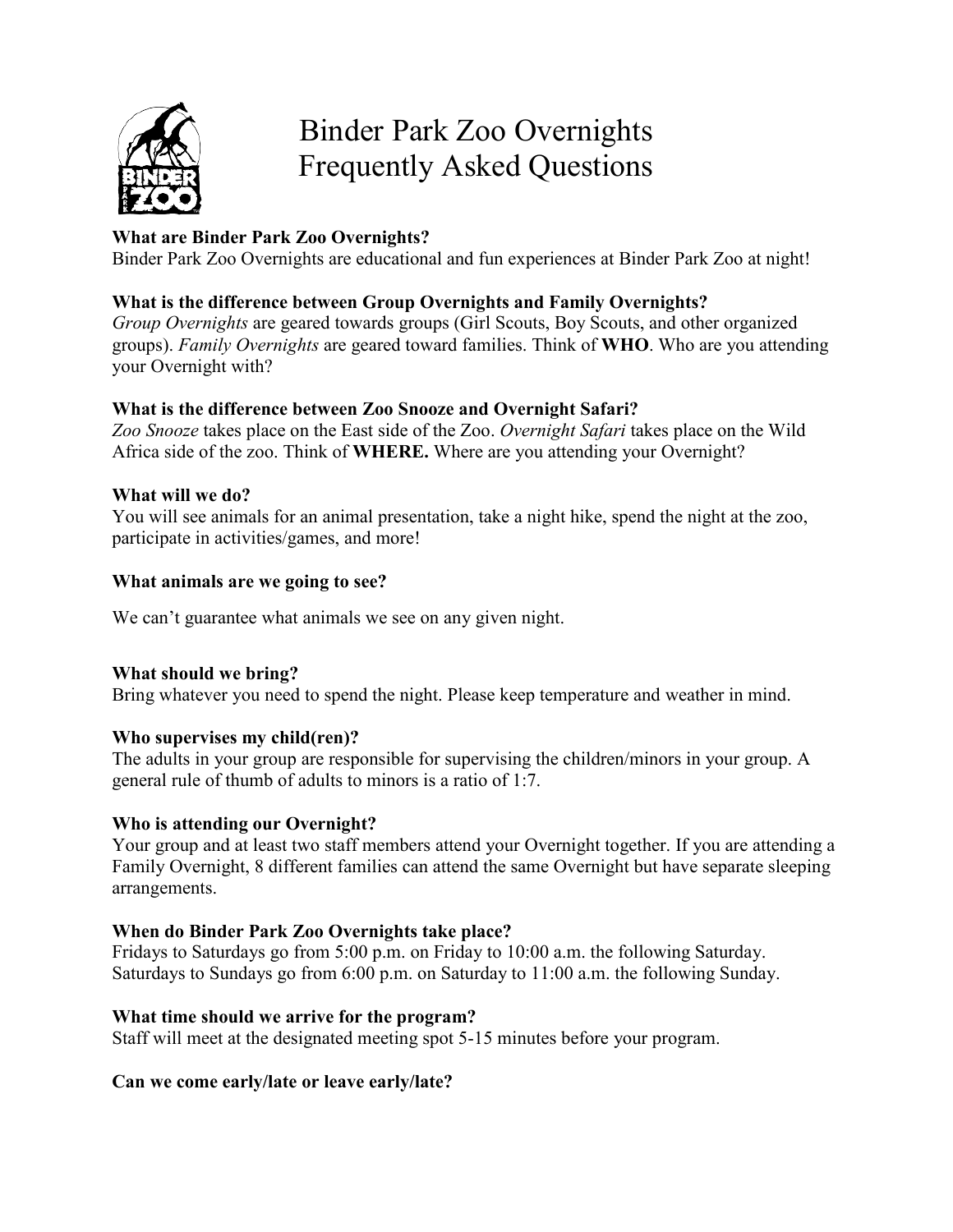No. The program is a lock-in program. Coming and going at different times is not allowed. In the event of heavy traffic, bad weather, or other extenuating circumstances, call the phone number given to you during the registration process. If you do not know this number, call the zoo office.

#### **Where do we meet before the program?**

For Zoo Snooze, meet at the picnic tables to the left of the entrance.

For Overnight Safari, meet in the parking lot outside of the office.

# **What will we eat?**

All overnights comes with a pizza party for dinner, s'mores snack at night, and a continental breakfast.

You can bring your own non-perishable food at no additional cost to you, but you do not have access to appliances or storage.

# **A member of our group has special dietary needs and/or allergies. What can you do to help?**

Please let the program coordinator know of any allergies or dietary restrictions. There is a section on the registration to indicate this.

#### **Can we smoke?**

No. Binder Park Zoo is a smoke-free facility. Tobacco, marijuana, and e cigarettes are not permitted. This policy is for the safety of our animals.

# **Sleeping**

For Zoo Snooze, you will sleep inside the Conservation Discovery Center or outside on the Snow Leopard Lawn (the area in front of the Snow Leopard enclosure.)

For Overnight Safari, you will sleep in one of the tented camps outside the Zamani School.

We provide separate sleeping arrangements for females and males.

At least one staff member will spend the night as well, and please feel free to wake them up in the event of an emergency.

#### **What if the weather is bad?**